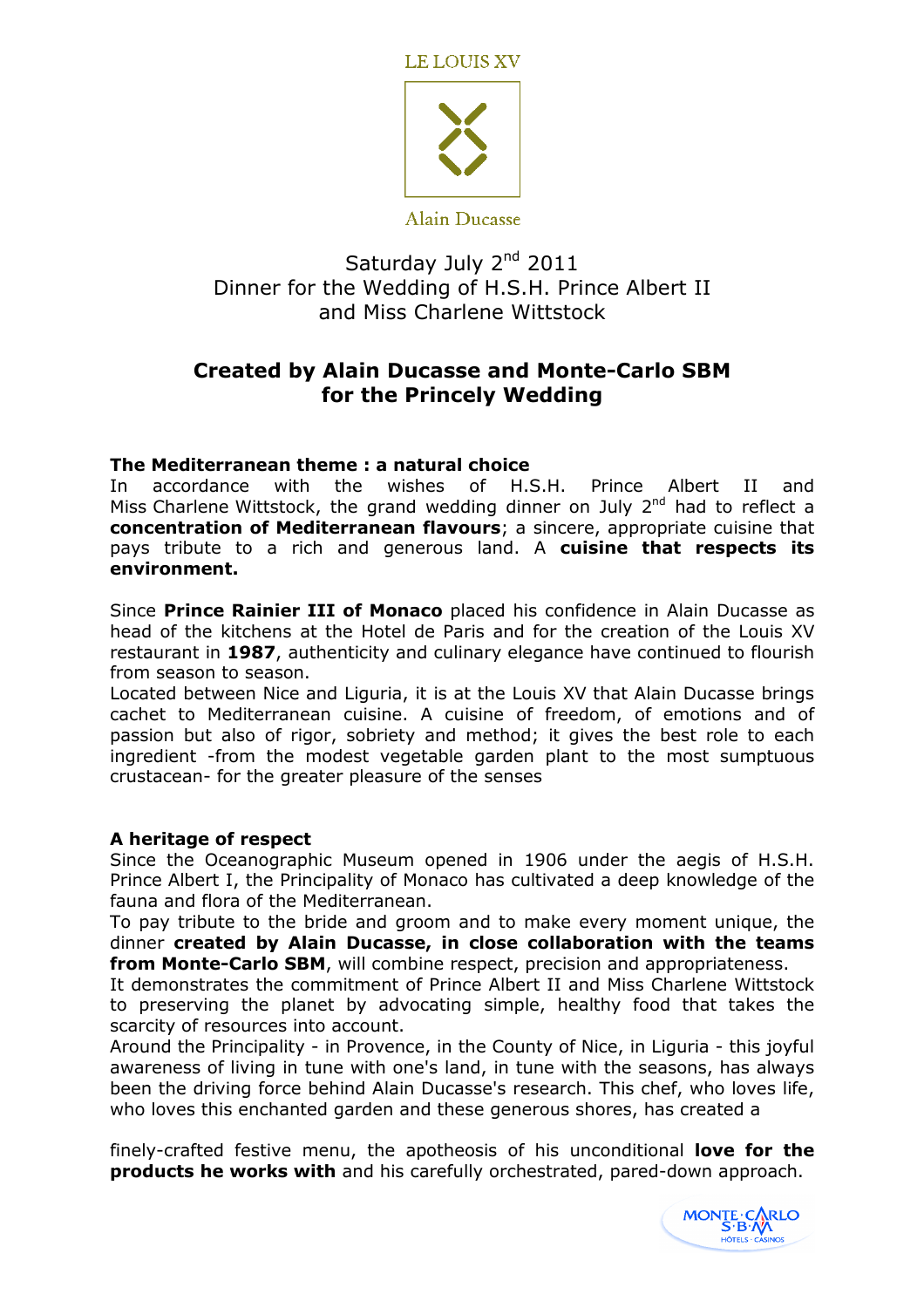

Alain Ducasse

The colours of the Mediterranean and his inspired recipes "literally bursting forth from the table," send a message of welcome to gourmets from all over the world.

## From the vegetable garden to the table

With vegetables and fruit freshly picked in the morning and a generous catch from the local fishermen, the grand wedding dinner, which will bring together 500 quests on the terraces of the Opera Garnier, is both harmonious and celebratory.

That is how Prince Albert, Miss Wittstock and Alain Ducasse imagined it during their preliminary interviews, which were interspersed with tasting session. Seasonality and locally sourced products would be at the heart of their project.

The dinner consists of a series of four courses, created especially for the wedding, before celebrating with the final cake, bursting with sugar flowers like a display of fireworks.

Alain Ducasse is very attached to the values of the local terroir, and has therefore chosen **mainly local products**. The terroir of this "great little country," as he defines it, in the centre of the Riviera, stretches between land and sea and is an infinite source of inspiration. Simple products are born out of the exuberant vegetable gardens, the **potagers of Rocagel**, the Grimaldi family's property, in the hills above La Turbie.

An abundance of **vegetables, seasonal fruits**, miraculous fishing along carefully preserved shorelines and milk from cows on the property, destined for the pastry chefs.

The Mediterranean is both local and cosmopolitan, simple and precious. It overflows with well-kept little secrets. The vegetables harvested under a benevolent sun are enough to fire any chefs' imagination.

### A creative menu, a marriage of skills

Alain Ducasse and the staff of Monte-Carlo SBM are putting all the activities so dear to great gastronomy - selecting, chopping, cooking, dressing and finishing at the service of an exceptional evening. They have organised this dinner for 500 guests down to the very last detail, just as they would for a table of four guests at the Louis XV.

"For me, the height of luxury is to create and bring into being what I have imagined," he stated. With the enlightened assistance of Franck Cerutti, executive chef at the Hotel de Paris and his accomplice since the first day, the loyalty of the kitchen staff at the **Louis XV** and the participation of all **ten** chefs and 54 cooks at the Monte-Carlo SBM, as well as its seven pastry chefs and 14 pastry cooks, 200 waiters and chefs de rang, the mission of this impressive human chain is to live up to the expectations of the guests.

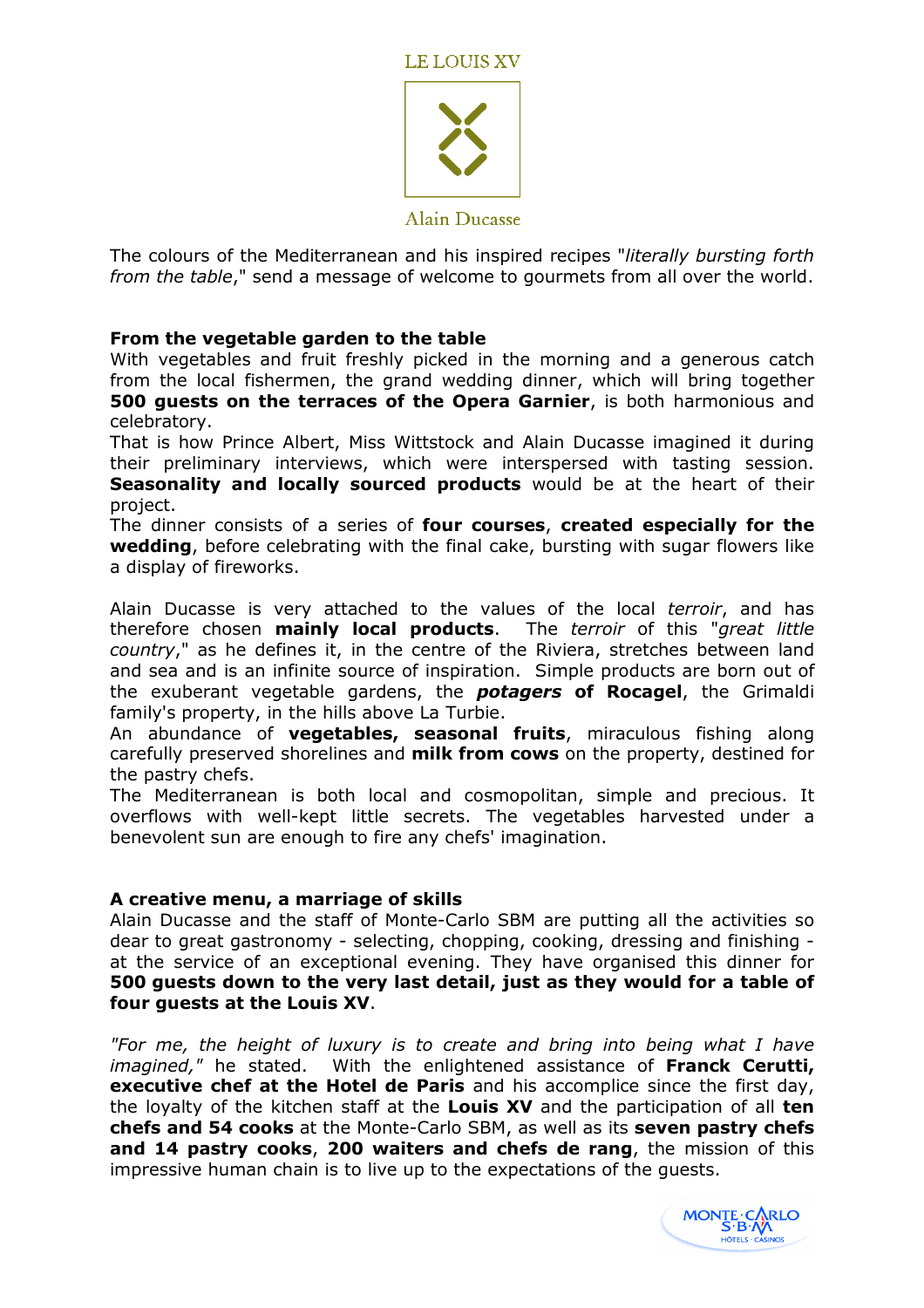



Alain Ducasse

Ten chefs, ten personalities and a combination of skills help to promote Monte-Carlo SBM's image on a daily basis:

Pascal Bardet – the Louis XV - Hôtel de Paris, Jean-Philippe Borro - Le Grill - Hôtel de Paris, Jean-Claude Brugel - Elsa - Monte-Carlo Beach, Alain Cavanna - Sporting Monte-Carlo and Casino, Franck Cerutti, Hôtel de Paris, Joël Garault – Le Vistamar - Hôtel Hermitage, Philippe Jourdin - Brasserie Café de Paris, Patrick Laine - Hôtel de Paris, Jacky Oberti - l'Hirondelle - Thermes Marins Monte-Carlo, Marcel Ravin – the Blue Bay - Monte-Carlo Bay Hotel & Resort.

Patissiers Olivier Berger - Hôtel de Paris; César Bermudez - Monte-Carlo Beach; Nicolas Cailleaud - Louis XV; Cédric Campanella - Sporting Monte-Carlo; Franck Madala - Hôtel de Paris; Cyrille Natta - Brasserie Café de Paris; Frédéric Néchaouni – the Blue Bay - Monte-Carlo Bay Hotel & Resort.

By making their mark, honing their skills and making themselves more available for a demanding a cosmopolitan clientele, they are reinventing their Mediterranean each day. It is therefore natural that all the staff are being mobilised for Alain Ducasse on this festive evening. They resemble a large family, playing together from the same musical score; dozens of hands are busy at cooking ranges, rotisseries and grills, in the cellars and the larders, bakeries and patisseries – men and women driven by a shared passion for fine cuisine.

Their service is based on taste and creativity; their commitment is a triumphant testimonial to the founding values of Monte-Carlo SBM: excellence, generosity, audacity and inventiveness.

It has been this for almost 150 years; the major events it celebrates have written the history of the Princely family and the Principality of Monaco in golden letters.

For yesterday's guests, including holiday visitors such as Scott Fitzgerald, Colette, Henry Miller and Edith Wharton, ... and for those of tomorrow, visitors for just a day or those who have loved this legendary Riviera for a long time, Alain Ducasse and the chefs from Monte-Carlo SBM are immortalising the most beautiful culinary chapters of a unique way of life.

Behind the scenes, the Princely wedding dinner will be prepared from the kitchens of the Louis XV at the Hotel de Paris with the support of two ephemeral, 300 square-metre kitchens, all specially equipped.

### Gastronomy takes centre stage

The Principality's reputation for opera and dance is reflected in the gilded splendour of the Salle Garnier at the Opera de Monte-Carlo. Like the famous Casino, this architectural treasure, designed by Charles Garnier, still echoes with